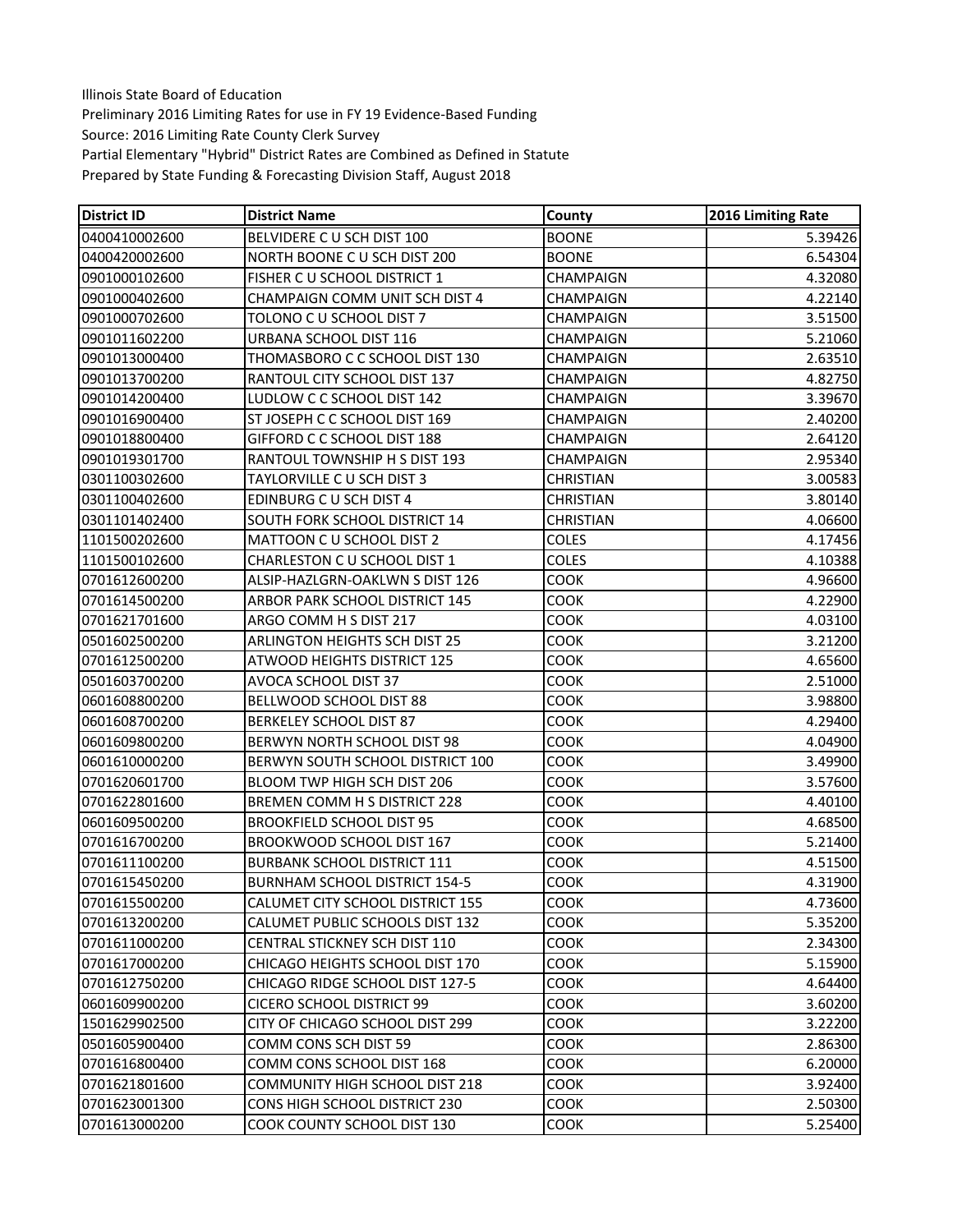| <b>District ID</b> | <b>District Name</b>                   | County      | 2016 Limiting Rate |
|--------------------|----------------------------------------|-------------|--------------------|
| 0701616000200      | <b>COUNTRY CLUB HILLS SCH DIST 160</b> | <b>COOK</b> | 5.33200            |
| 0501606200400      | DES PLAINES C C SCH DIST 62            | <b>COOK</b> | 3.92100            |
| 0701614800200      | <b>DOLTON SCHOOL DISTRICT 148</b>      | <b>COOK</b> | 7.71500            |
| 0701614900200      | <b>DOLTON SCHOOL DISTRICT 149</b>      | COOK        | 5.47400            |
| 0501606300200      | <b>EAST MAINE SCHOOL DIST 63</b>       | <b>COOK</b> | 3.10700            |
| 0501607300200      | <b>EAST PRAIRIE SCHOOL DIST 73</b>     | COOK        | 3.33300            |
| 0701615900200      | ELEM SCHOOL DISTRICT 159               | COOK        | 6.71800            |
| 0601640102600      | ELMWOOD PARK C U SCH DIST 401          | COOK        | 4.81900            |
| 0501606500400      | <b>EVANSTON C C SCHOOL DIST 65</b>     | COOK        | 4.16600            |
| 0501620201700      | <b>EVANSTON TWP H S DIST 202</b>       | <b>COOK</b> | 2.24200            |
| 0701623101600      | EVERGREEN PARK COMM HI SCH D 231       | COOK        | 4.46000            |
| 0701612400200      | EVERGREEN PK ELEM SCH DIST 124         | COOK        | 5.38300            |
| 0701616100200      | FLOSSMOOR SCHOOL DISTRICT 161          | COOK        | 5.95700            |
| 0701616900200      | FORD HEIGHTS SCHOOL DISTRICT 169       | <b>COOK</b> | 13.46200           |
| 0601609100200      | FOREST PARK SCHOOL DIST 91             | COOK        | 4.88800            |
| 0701614200200      | <b>FOREST RIDGE SCHOOL DIST 142</b>    | COOK        | 3.32700            |
| 0601608400200      | <b>FRANKLIN PARK SCHOOL DIST 84</b>    | COOK        | 4.99100            |
| 0701613300200      | GEN GEO PATTON SCHOOL DIST 133         | <b>COOK</b> | 8.42100            |
| 0501603500200      | <b>GLENCOE SCHOOL DIST 35</b>          | <b>COOK</b> | 2.74800            |
| 0501603400400      | <b>GLENVIEW C C SCHOOL DIST 34</b>     | COOK        | 2.52500            |
| 0501606700200      | GOLF ELEM SCHOOL DIST 67               | COOK        | 2.56300            |
| 0701615200200      | HARVEY SCHOOL DISTRICT 152             | COOK        | 3.62400            |
| 0701615250200      | <b>HAZEL CREST SCHOOL DIST 152-5</b>   | COOK        | 5.99600            |
| 0601609300200      | HILLSIDE SCHOOL DIST 93                | COOK        | 2.53900            |
| 0701623301600      | HOMEWOOD FLOSSMOOR C H S D 233         | COOK        | 5.69800            |
| 0701615300200      | <b>HOMEWOOD SCHOOL DISTRICT 153</b>    | <b>COOK</b> | 4.95900            |
| 0701615700200      | HOOVER-SCHRUM MEMORIAL SD 157          | <b>COOK</b> | 6.00800            |
| 0701610900200      | INDIAN SPRINGS SCHOOL DIST 109         | COOK        | 3.87300            |
| 0601620101700      | J S MORTON H S DISTRICT 201            | COOK        | 2.56900            |
| 0501603800200      | KENILWORTH SCHOOL DIST 38              | COOK        | 3.18000            |
| 0701614000200      | KIRBY SCHOOL DIST 140                  | COOK        | 5.11900            |
| 0601609400200      | KOMAREK SCHOOL DIST 94                 | COOK        | 3.33000            |
| 0601610200200      | LA GRANGE SCHOOL DIST 102              | COOK        | 4.10000            |
| 0601610500200      | LA GRANGE SCHOOL DIST 105 (SOUTH)      | COOK        | 3.75000            |
| 0601610600200      | LAGRANGE HIGHLANDS SCH DIST 106        | COOK        | 3.41800            |
| 0701615800200      | LANSING SCHOOL DISTRICT 158            | COOK        | 7.07400            |
| 0701621001700      | LEMONT TWP H S DIST 210                | COOK        | 1.81100            |
| 07016113A0200      | LEMONT-BROMBEREK CSD 113A              | COOK        | 1.93100            |
| 0601621201600      | LEYDEN COMM H S DIST 212               | COOK        | 3.01300            |
| 0701615600200      | LINCOLN ELEM SCHOOL DIST 156           | COOK        | 4.96400            |
| 0501607400200      | LINCOLNWOOD SCHOOL DIST 74             | COOK        | 3.07600            |
| 0601609200200      | LINDOP SCHOOL DISTRICT 92              | COOK        | 6.33800            |
| 0601610300200      | LYONS SCHOOL DIST 103                  | COOK        | 5.50500            |
| 0601620401700      | LYONS TWP H S DIST 204                 | COOK        | 2.27200            |
| 0501620701700      | MAINE TOWNSHIP H S DIST 207            | COOK        | 2.47200            |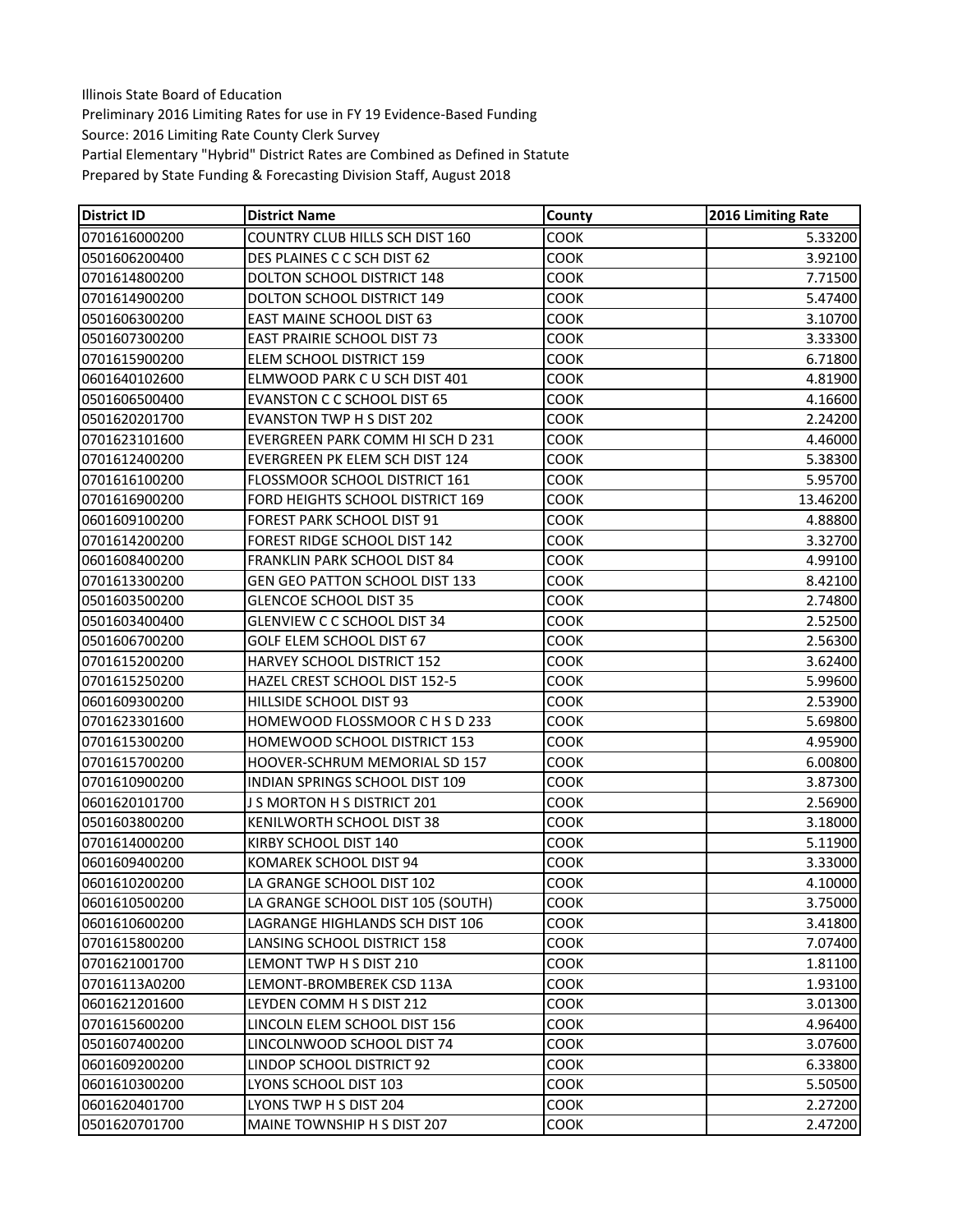| <b>District ID</b> | <b>District Name</b>               | County      | 2016 Limiting Rate |
|--------------------|------------------------------------|-------------|--------------------|
| 0601608300200      | <b>MANNHEIM SCHOOL DIST 83</b>     | COOK        | 4.96900            |
| 0701616200200      | MATTESON ELEM SCHOOL DIST 162      | COOK        | 6.07400            |
| 0601608900200      | MAYWOOD-MELROSE PARK-BROADVIEW-89  | COOK        | 3.10700            |
| 0701614300200      | MIDLOTHIAN SCHOOL DIST 143         | COOK        | 3.72400            |
| 0501607000200      | <b>MORTON GROVE SCHOOL DIST 70</b> | COOK        | 3.67900            |
| 0501605700200      | MOUNT PROSPECT SCHOOL DIST 57      | COOK        | 2.75600            |
| 0501620301700      | NEW TRIER TWP H S DIST 203         | COOK        | 1.79900            |
| 0501607100200      | NILES ELEM SCHOOL DIST 71          | <b>COOK</b> | 1.92300            |
| 0501621901700      | NILES TWP COMM HIGH SCH DIST 219   | COOK        | 3.18100            |
| 0601608000200      | NORRIDGE SCHOOL DIST 80            | COOK        | 2.18600            |
| 0701611700200      | NORTH PALOS SCHOOL DIST 117        | COOK        | 5.34100            |
| 0501602700200      | NORTHBROOK ELEM SCHOOL DIST 27     | COOK        | 3.03100            |
| 0501602800200      | <b>NORTHBROOK SCHOOL DIST 28</b>   | COOK        | 2.84800            |
| 0501603000200      | NORTHBROOK/GLENVIEW SCH DIST 30    | <b>COOK</b> | 2.86600            |
| 0501622501700      | NORTHFIELD TWP HIGH SCH DIST 225   | COOK        | 1.93400            |
| 0701622901600      | OAK LAWN COMM H S DIST 229         | COOK        | 2.96200            |
| 0701612300200      | OAK LAWN-HOMETOWN SCH DIST 123     | COOK        | 4.66200            |
| 0601620001300      | OAK PARK & RIVER FOREST DIST 200   | COOK        | 3.53100            |
| 0601609700200      | OAK PARK ELEM SCHOOL DIST 97       | COOK        | 4.98200            |
| 0701613500200      | <b>ORLAND SCHOOL DISTRICT 135</b>  | COOK        | 3.31800            |
| 0501601500400      | PALATINE C C SCHOOL DIST 15        | COOK        | 3.38200            |
| 0701611800400      | PALOS COMM CONS SCHOOL DIST 118    | COOK        | 2.85100            |
| 0701612800200      | PALOS HEIGHTS SCHOOL DIST 128      | COOK        | 2.80800            |
| 0701616300200      | PARK FOREST SCHOOL DIST 163        | COOK        | 10.50800           |
| 0501606400400      | PARK RIDGE C C SCHOOL DIST 64      | COOK        | 3.86100            |
| 0601607900200      | PENNOYER SCHOOL DIST 79            | COOK        | 2.34900            |
| 0601610700200      | PLEASANTDALE SCHOOL DIST 107       | COOK        | 2.32100            |
| 0701614350200      | POSEN-ROBBINS EL SCH DIST 143-5    | COOK        | 2.69200            |
| 0701614400200      | PRAIRIE-HILLS ELEM SCH DIST 144    | COOK        | 4.74300            |
| 0501602300200      | PROSPECT HEIGHTS SCHOOL DIST 23    | COOK        | 3.18600            |
| 0601620901700      | PROVISO TWP H S DIST 209           | COOK        | 2.71600            |
| 0701622001700      | <b>REAVIS TWP H S DIST 220</b>     | COOK        | 2.90600            |
| 0601608450200      | RHODES SCHOOL DIST 84-5            | <b>COOK</b> | 4.29200            |
| 0701622701700      | RICH TWP H S DISTRICT 227          | COOK        | 5.68900            |
| 0701612200200      | RIDGELAND SCHOOL DISTRICT 122      | COOK        | 3.63900            |
| 0601623401600      | RIDGEWOOD COMM H S DIST 234        | COOK        | 2.20800            |
| 0601609000200      | RIVER FOREST SCHOOL DIST 90        | COOK        | 4.24400            |
| 0601608550200      | RIVER GROVE SCHOOL DIST 85-5       | COOK        | 3.01700            |
| 0501602600200      | <b>RIVER TRAILS SCHOOL DIST 26</b> | COOK        | 3.92100            |
| 0601620801700      | RIVERSIDE BROOKFIELD TWP DIST 208  | COOK        | 2.62100            |
| 0601609600200      | <b>RIVERSIDE SCHOOL DIST 96</b>    | COOK        | 5.27500            |
| 0601607800200      | ROSEMONT ELEM SCHOOL DIST 78       | COOK        | 1.57100            |
| 0701617200200      | SANDRIDGE SCHOOL DISTRICT 172      | COOK        | 4.96800            |
| 0501605400400      | SCHAUMBURG C C SCHOOL DIST 54      | COOK        | 3.79000            |
| 0601608100200      | SCHILLER PARK SCHOOL DIST 81       | <b>COOK</b> | 3.73800            |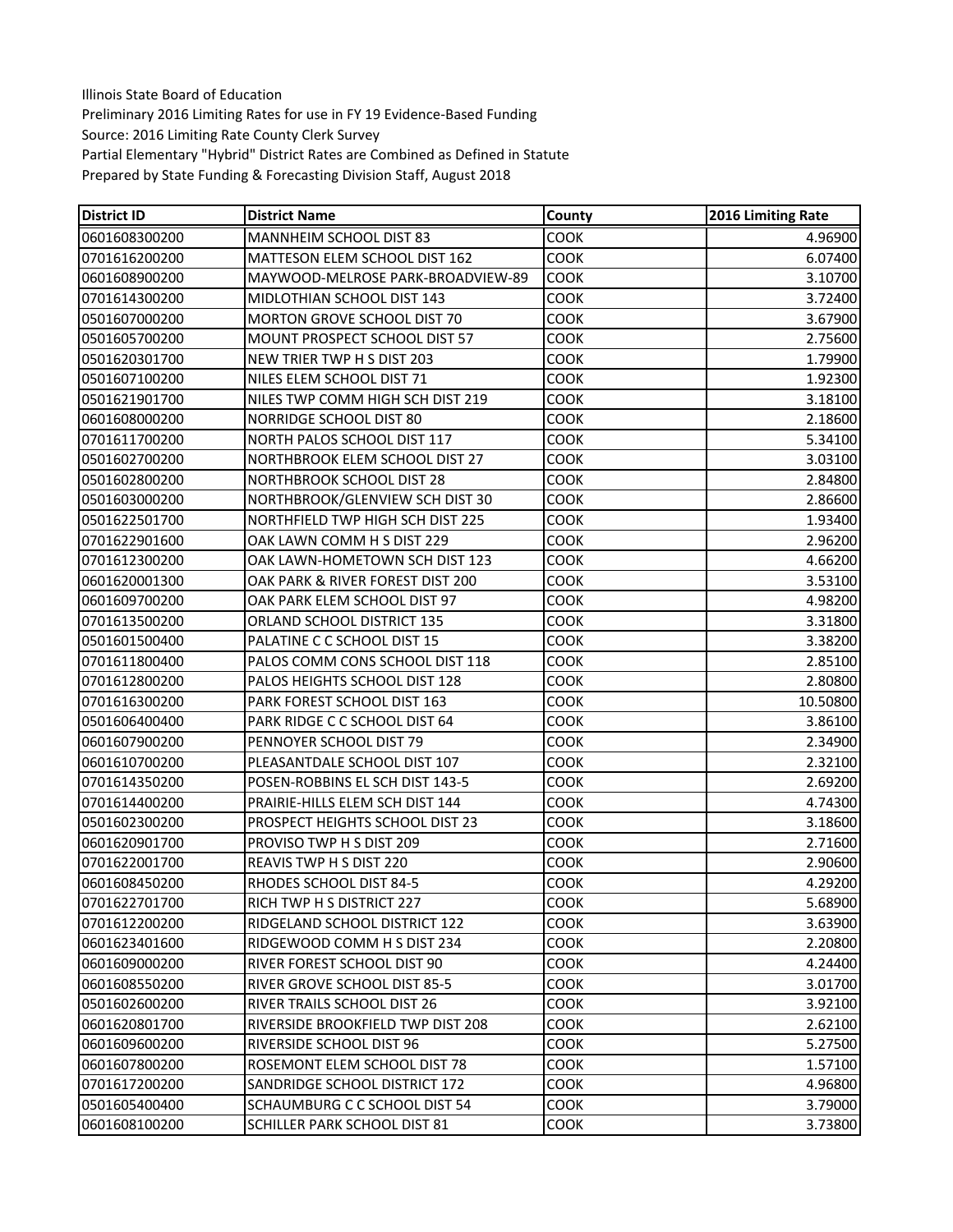| <b>District ID</b> | <b>District Name</b>                   | County        | 2016 Limiting Rate |
|--------------------|----------------------------------------|---------------|--------------------|
| 0501607200200      | SKOKIE FAIRVIEW SCHOOL DIST 72         | COOK          | 2.24800            |
| 0501606800200      | <b>SKOKIE SCHOOL DIST 68</b>           | <b>COOK</b>   | 2.62200            |
| 0501606900200      | <b>SKOKIE SCHOOL DIST 69</b>           | COOK          | 4.91600            |
| 0501607350200      | <b>SKOKIE SCHOOL DIST 73-5</b>         | COOK          | 5.06900            |
| 0701615000200      | SOUTH HOLLAND SCHOOL DIST 150          | COOK          | 4.31400            |
| 0701615100200      | SOUTH HOLLAND SCHOOL DIST 151          | COOK          | 6.00800            |
| 0701619400200      | STEGER SCHOOL DISTRICT 194             | COOK          | 4.28300            |
| 0701610400200      | SUMMIT SCHOOL DIST 104                 | <b>COOK</b>   | 5.60700            |
| 0701617100200      | SUNNYBROOK SCHOOL DISTRICT 171         | COOK          | 5.13300            |
| 0501602900200      | <b>SUNSET RIDGE SCHOOL DIST 29</b>     | <b>COOK</b>   | 2.68100            |
| 0701621501700      | THORNTON FRACTIONAL T H S D 215        | COOK          | 4.98500            |
| 0701615400200      | THORNTON SCHOOL DISTRICT 154           | COOK          | 4.57000            |
| 0701620501700      | THORNTON TWP H S DIST 205              | COOK          | 5.63200            |
| 0701614600400      | TINLEY PARK COMM SCH DIST 146          | <b>COOK</b>   | 5.39800            |
| 0501621101700      | TOWNSHIP H S DIST 211                  | COOK          | 2.87100            |
| 0501621401700      | TOWNSHIP HIGH SCHOOL DIST 214          | COOK          | 2.48600            |
| 0601608600200      | UNION RIDGE SCHOOL DIST 86             | COOK          | 2.78200            |
| 0701614700200      | W HARVEY-DIXMOOR PUB SCH DIST147       | COOK          | 4.89400            |
| 0501603100200      | WEST NORTHFIELD SCHOOL DIST 31         | COOK          | 2.56000            |
| 0601609250200      | <b>WESTCHESTER SCHOOL DIST 92-5</b>    | COOK          | 3.40900            |
| 0601610100200      | WESTERN SPRINGS SCHOOL DIST 101        | COOK          | 3.21600            |
| 0501602100400      | WHEELING C C SCHOOL DIST 21            | COOK          | 4.68100            |
| 0701610800200      | WILLOW SPRINGS SCHOOL DIST 108         | COOK          | 5.81800            |
| 0501603900200      | WILMETTE SCHOOL DIST 39                | COOK          | 2.77400            |
| 0501603600200      | WINNETKA SCHOOL DIST 36                | COOK          | 2.67000            |
| 0701612700200      | WORTH SCHOOL DISTRICT 127              | <b>COOK</b>   | 6.29300            |
| 1101800302600      | NEOGA COMM UNIT SCHOOL DIST 3          | CUMBERLAND    | 3.23104            |
| 1601942402600      | <b>GENOA KINGSTON C U S DIST 424</b>   | <b>DEKALB</b> | 4.81475            |
| 1601942502600      | <b>INDIAN CREEK COMM UNIT DIST 425</b> | <b>DEKALB</b> | 5.19940            |
| 1601942702600      | SYCAMORE C U SCHOOL DIST 427           | DEKALB        | 5.40627            |
| 1601942802600      | DEKALB COMM UNIT SCH DIST 428          | <b>DEKALB</b> | 7.09325            |
| 1601942902600      | HINCKLEY BIG ROCK C U S D 429          | <b>DEKALB</b> | 5.24407            |
| 1601943002600      | SANDWICH C U SCHOOL DIST 430           | <b>DEKALB</b> | 5.11653            |
| 1902200200200      | BENSENVILLE SCHOOL DISTRICT 2          | <b>DUPAGE</b> | 4.23650            |
| 1902200400200      | ADDISON SCHOOL DIST 4                  | <b>DUPAGE</b> | 2.56090            |
| 1902200700200      | WOOD DALE SCHOOL DISTRICT 7            | <b>DUPAGE</b> | 2.33890            |
| 1902201000200      | ITASCA SCHOOL DIST 10                  | <b>DUPAGE</b> | 2.21800            |
| 1902201100200      | MEDINAH SCHOOL DISTRICT 11             | <b>DUPAGE</b> | 2.70790            |
| 1902201200200      | ROSELLE SCHOOL DISTRICT 12             | <b>DUPAGE</b> | 3.52820            |
| 1902201300200      | BLOOMINGDALE SCHOOL DISTRICT 13        | <b>DUPAGE</b> | 3.09190            |
| 1902201500200      | MARQUARDT SCHOOL DISTRICT 15           | <b>DUPAGE</b> | 5.88370            |
| 1902201600200      | QUEEN BEE SCHOOL DISTRICT 16           | <b>DUPAGE</b> | 5.68540            |
| 1902202000200      | KEENEYVILLE SCHOOL DISTRICT 20         | <b>DUPAGE</b> | 3.84400            |
| 1902202500200      | <b>BENJAMIN SCHOOL DISTRICT 25</b>     | <b>DUPAGE</b> | 4.39150            |
| 1902203300200      | WEST CHICAGO SCHOOL DIST 33            | <b>DUPAGE</b> | 4.82090            |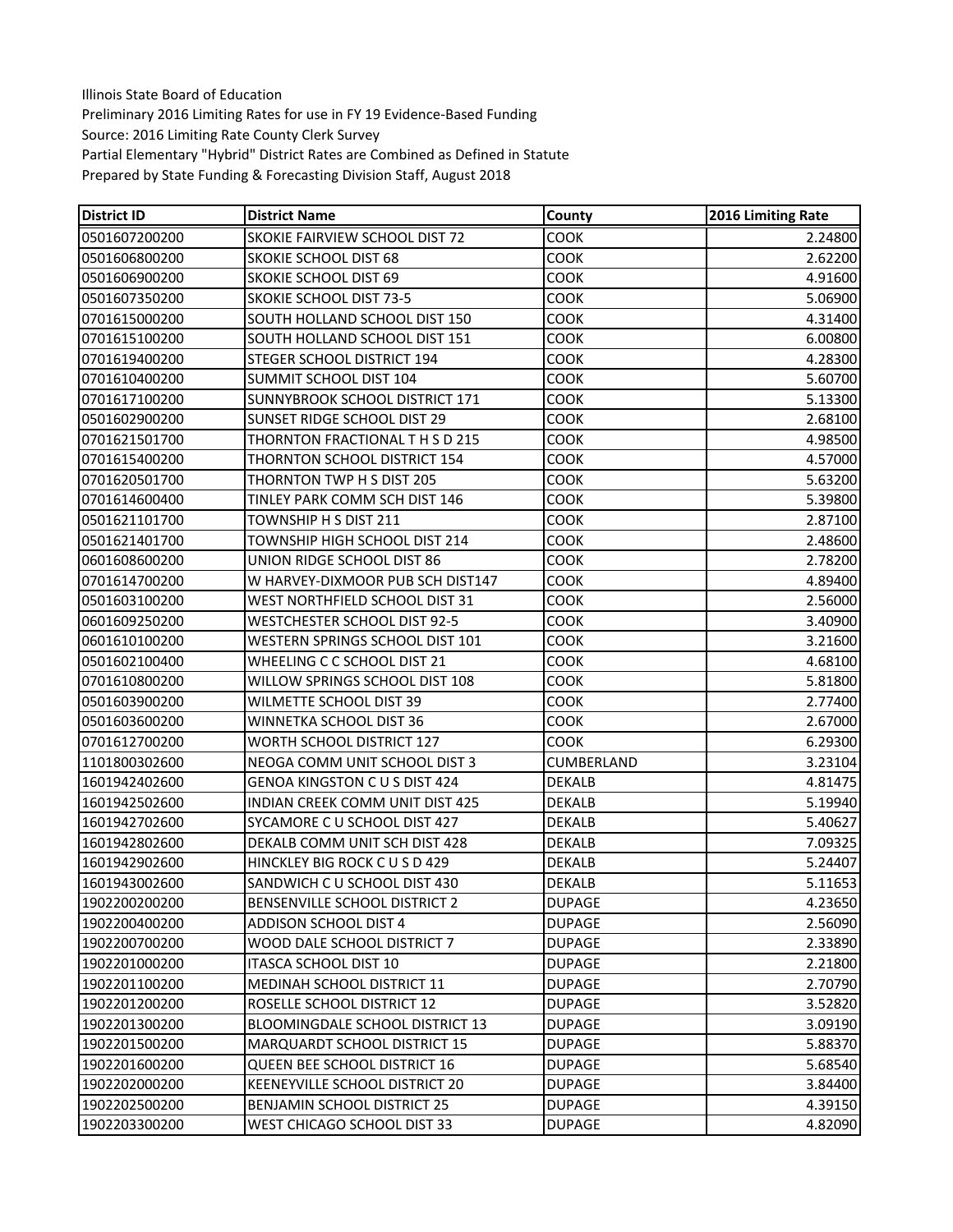| <b>District ID</b> | <b>District Name</b>                   | County          | 2016 Limiting Rate |
|--------------------|----------------------------------------|-----------------|--------------------|
| 1902203400200      | WINFIELD SCHOOL DISTRICT 34            | <b>DUPAGE</b>   | 3.26060            |
| 1902204100200      | <b>GLEN ELLYN SCHOOL DISTRICT 41</b>   | <b>DUPAGE</b>   | 3.37860            |
| 1902204400200      | LOMBARD SCHOOL DISTRICT 44             | <b>DUPAGE</b>   | 3.96450            |
| 1902204500200      | VILLA PARK SCHOOL DIST 45              | <b>DUPAGE</b>   | 3.50400            |
| 1902204800200      | SALT CREEK SCHOOL DIST 48              | <b>DUPAGE</b>   | 1.41980            |
| 1902205300200      | <b>BUTLER SCHOOL DISTRICT 53</b>       | <b>DUPAGE</b>   | 1.15030            |
| 1902205800200      | DOWNERS GROVE GRADE SCH DIST 58        | <b>DUPAGE</b>   | 2.04910            |
| 1902206000200      | MAERCKER SCHOOL DISTRICT 60            | <b>DUPAGE</b>   | 2.78190            |
| 1902206100200      | DARIEN SCHOOL DIST 61                  | <b>DUPAGE</b>   | 3.06790            |
| 1902206200200      | <b>GOWER SCHOOL DIST 62</b>            | <b>DUPAGE</b>   | 1.68170            |
| 1902206300200      | CASS SCHOOL DIST 63                    | <b>DUPAGE</b>   | 2.74370            |
| 1902206600200      | <b>CENTER CASS SCHOOL DIST 66</b>      | <b>DUPAGE</b>   | 2.26990            |
| 1902206800200      | WOODRIDGE SCHOOL DIST 68               | <b>DUPAGE</b>   | 4.59260            |
| 1902208601700      | HINSDALE TWP H S DIST 86               | <b>DUPAGE</b>   | 1.46820            |
| 1902208701700      | <b>GLENBARD TWP H S DIST 87</b>        | <b>DUPAGE</b>   | 2.32340            |
| 1902208801600      | DU PAGE HIGH SCHOOL DIST 88            | <b>DUPAGE</b>   | 1.95570            |
| 1902208900400      | GLEN ELLYN C C SCHOOL DIST 89          | <b>DUPAGE</b>   | 3.04750            |
| 1902209300400      | <b>COMMUNITY CONSOLIDATED S D 93</b>   | <b>DUPAGE</b>   | 4.67620            |
| 1902209401600      | <b>COMMUNITY HIGH SCH DISTRICT 94</b>  | <b>DUPAGE</b>   | 2.20230            |
| 1902209901600      | <b>COMMUNITY HIGH SCHOOL DIST 99</b>   | <b>DUPAGE</b>   | 1.76830            |
| 1902210001600      | FENTON COMM H S DIST 100               | <b>DUPAGE</b>   | 2.10670            |
| 1902210801600      | LAKE PARK COMM H S DIST 108            | <b>DUPAGE</b>   | 2.16020            |
| 1902218000400      | <b>COMMUNITY CONS SCH DIST 180</b>     | <b>DUPAGE</b>   | 2.73010            |
| 1902218100400      | HINSDALE C C SCHOOL DIST 181           | <b>DUPAGE</b>   | 2.36120            |
| 1902220002600      | COMMUNITY UNIT SCHOOL DIST 200         | <b>DUPAGE</b>   | 4.43110            |
| 1902220102600      | WESTMONT C U SCHOOL DIST 201           | <b>DUPAGE</b>   | 4.55280            |
| 1902220202600      | LISLE C U SCH DIST 202                 | <b>DUPAGE</b>   | 4.74450            |
| 1902220302600      | NAPERVILLE C U DIST 203                | <b>DUPAGE</b>   | 5.05480            |
| 1902220402600      | INDIAN PRAIRIE C U SCH DIST 204        | <b>DUPAGE</b>   | 5.05730            |
| 1902220502600      | <b>ELMHURST SCHOOL DIST 205</b>        | <b>DUPAGE</b>   | 4.25020            |
| 2102804700400      | BENTON COMM CONS SCH DIST 47           | <b>FRANKLIN</b> | 2.36630            |
| 2102809100400      | AKIN COMM CONS SCHOOL DIST 91          | <b>FRANKLIN</b> | 2.67840            |
| 2102809902600      | <b>CHRISTOPHER UNIT 99</b>             | <b>FRANKLIN</b> | 3.65450            |
| 2102810301300      | BENTON CONS HIGH SCHOOL DIST 103       | <b>FRANKLIN</b> | 2.16090            |
| 2102811500400      | <b>EWING NORTHERN C C DISTRICT 115</b> | <b>FRANKLIN</b> | 2.93730            |
| 2102816802600      | FRANKFORT COMM UNIT SCH DIST 168       | <b>FRANKLIN</b> | 2.63060            |
| 2102818802600      | ZEIGLER-ROYALTON C U S DIST 188        | <b>FRANKLIN</b> | 3.29010            |
| 2102819602600      | SESSER-VALIER COMM UNIT S D 196        | <b>FRANKLIN</b> | 3.80160            |
| 4003100102600      | CARROLLTON C U SCHOOL DIST 1           | GREENE          | 3.06332            |
| 3003908600300      | DESOTO CONS SCHOOL DISTRICT 86         | <b>JACKSON</b>  | 4.06912            |
| 3003909500200      | CARBONDALE ELEM SCH DIST 95            | <b>JACKSON</b>  | 3.63427            |
| 3003913000400      | GIANT CITY C C SCHOOL DIST 130         | <b>JACKSON</b>  | 2.81320            |
| 3003914000400      | UNITY POINT C C SCHOOL DIST 140        | <b>JACKSON</b>  | 2.50404            |
| 3003916501600      | CARBONDALE COMM H S DISTRICT 165       | JACKSON         | 2.21220            |
| 3003918602600      | MURPHYSBORO C U SCH DIST 186           | <b>JACKSON</b>  | 4.35373            |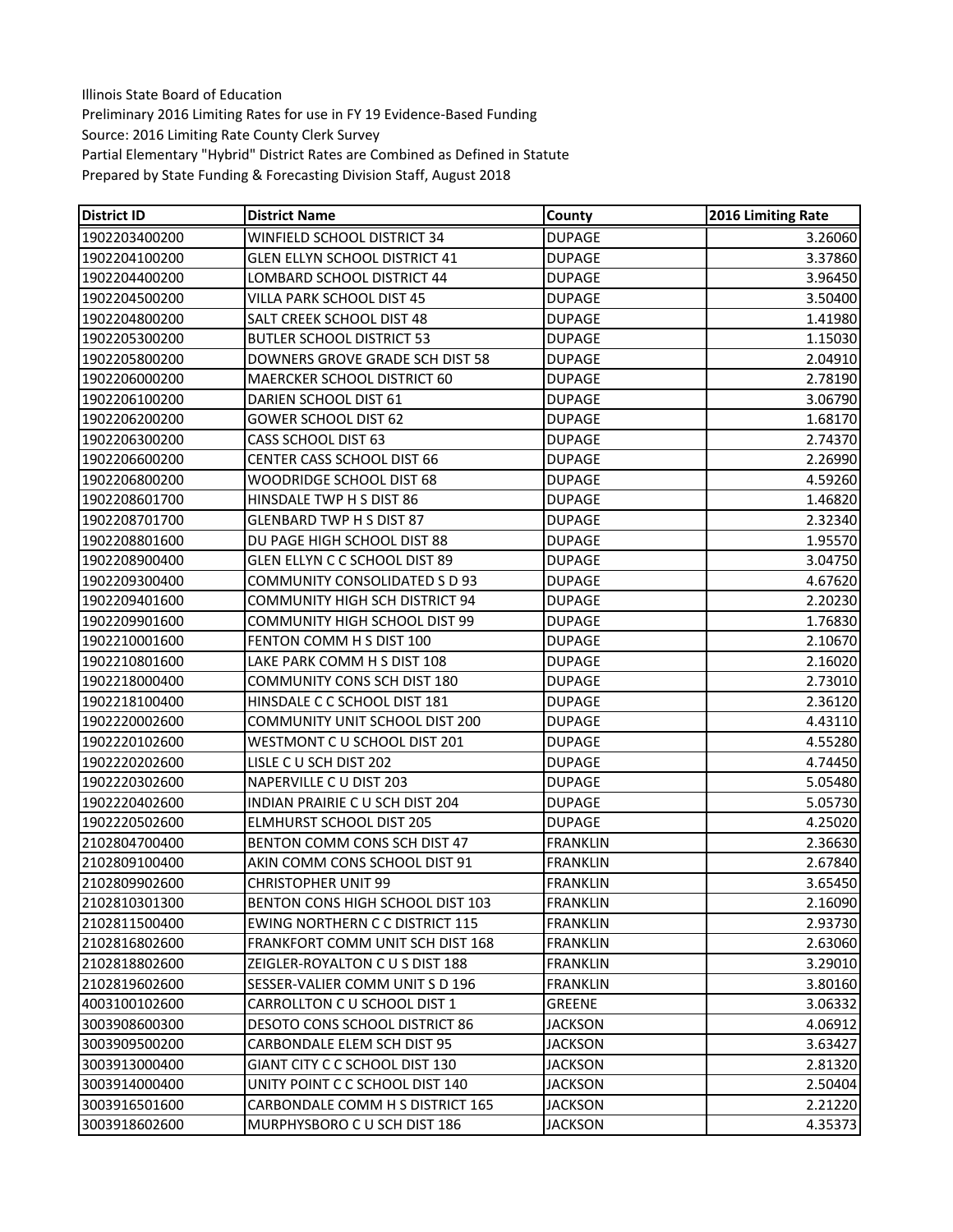| <b>District ID</b> | <b>District Name</b>                  | County            | 2016 Limiting Rate |
|--------------------|---------------------------------------|-------------------|--------------------|
| 3003919602600      | ELVERADO C U SCHOOL DIST 196          | <b>JACKSON</b>    | 3.20669            |
| 1304100102600      | WALTONVILLE C U SCHOOL DIST 1         | <b>JEFFERSON</b>  | 4.64113            |
| 1304100200400      | ROME COMM CONS SCHOOL DIST 2          | <b>JEFFERSON</b>  | 1.74293            |
| 1304100300400      | FIELD COMM CONS SCHOOL DIST 3         | JEFFERSON         | 1.87674            |
| 1304100500400      | OPDYKE-BELLE-RIVE CC SCH DIST 5       | <b>JEFFERSON</b>  | 2.60764            |
| 1304100600400      | <b>GRAND PRAIRIE C C SCH DIST 6</b>   | JEFFERSON         | 2.88877            |
| 1304101200400      | MCCLELLAN C C SCHOOL DIST 12          | <b>JEFFERSON</b>  | 1.96451            |
| 1304107900200      | SUMMERSVILLE SCHOOL DIST 79           | <b>JEFFERSON</b>  | 2.75930            |
| 1304108000200      | MOUNT VERNON SCHOOL DIST 80           | <b>JEFFERSON</b>  | 3.16882            |
| 1304108200200      | BETHEL SCHOOL DISTRICT 82             | <b>JEFFERSON</b>  | 2.61016            |
| 1304109900400      | <b>FARRINGTON C C SCHOOL DIST 99</b>  | <b>JEFFERSON</b>  | 1.59657            |
| 1304131802700      | <b>BLUFORD UNIT DIST 318</b>          | JEFFERSON         | 7.32791            |
| 1304120902700      | WOODLAWN UNIT DIST 209                | JEFFERSON         | 8.71858            |
| 1304120101700      | MT VERNON TWP H S DIST 201            | <b>JEFFERSON</b>  | 2.07094            |
| 0804311902200      | EAST DUBUQUE UNIT SCH DIST 119        | <b>JO DAVIESS</b> | 4.23284            |
| 0804321002600      | RIVER RIDGE C U SCH DIST 210          | <b>JO DAVIESS</b> | 4.03051            |
| 0804320502600      | WARREN COMM UNIT SCHOOL DIST 205      | <b>JO DAVIESS</b> | 5.62584            |
| 0804320602600      | STOCKTON C U SCHOOL DIST 206          | <b>JO DAVIESS</b> | 5.46021            |
| 0804321102600      | SCALES MOUND C U SCH DISTRICT 211     | <b>JO DAVIESS</b> | 4.35942            |
| 0804312002200      | GALENA UNIT SCHOOL DIST 120           | <b>JO DAVIESS</b> | 4.79241            |
| 3104510102200      | BATAVIA UNIT SCHOOL DIST 101          | <b>KANE</b>       | 5.41209            |
| 3104512902200      | AURORA WEST UNIT SCHOOL DIST 129      | <b>KANE</b>       | 5.18142            |
| 3104513102200      | AURORA EAST UNIT SCHOOL DIST 131      | <b>KANE</b>       | 4.71487            |
| 3104530002600      | COMM UNIT SCH DIST 300                | <b>KANE</b>       | 5.24011            |
| 3104530102600      | <b>CENTRAL COMM UNIT SCH DIST 301</b> | <b>KANE</b>       | 5.99999            |
| 3104530202600      | KANELAND C U SCHOOL DIST 302          | <b>KANE</b>       | 5.75293            |
| 3104530302600      | ST CHARLES C U SCHOOL DIST 303        | <b>KANE</b>       | 5.15647            |
| 3104530402600      | GENEVA COMM UNIT SCH DIST 304         | <b>KANE</b>       | 4.97888            |
| 3104504602200      | <b>SCHOOL DISTRICT 46</b>             | <b>KANE</b>       | 5.76600            |
| 3204600102600      | MOMENCE COMM UNIT SCH DIST 1          | KANKAKEE          | 3.95380            |
| 3204600502600      | <b>MANTENO COMM UNIT SCH DIST 5</b>   | KANKAKEE          | 4.50940            |
| 3204600602600      | <b>GRANT PARK C U SCHOOL DIST 6</b>   | <b>KANKAKEE</b>   | 4.79440            |
| 3204605300200      | <b>BOURBONNAIS SCHOOL DIST 53</b>     | <b>KANKAKEE</b>   | 3.13590            |
| 3204606100200      | <b>BRADLEY SCHOOL DIST 61</b>         | <b>KANKAKEE</b>   | 4.10120            |
| 3204611102500      | KANKAKEE SCHOOL DIST 111              | KANKAKEE          | 5.22230            |
| 3204625800400      | ST GEORGE C C SCHOOL DIST 258         | KANKAKEE          | 2.92460            |
| 3204630701600      | BRADLEY BOURBONNAIS C HS D 307        | KANKAKEE          | 2.03350            |
| 2404706600400      | NEWARK COMM CONS SCH DIST 66          | KENDALL           | 2.93000            |
| 2404708802600      | PLANO COMM UNIT SCHOOL DIST 88        | <b>KENDALL</b>    | 7.72962            |
| 2404711502600      | YORKVILLE COMM UNIT SCH DIST 115      | <b>KENDALL</b>    | 6.41047            |
| 2404730802600      | OSWEGO COMM UNIT SCHOOL DIST 308      | <b>KENDALL</b>    | 5.29582            |
| 3404900100200      | WINTHROP HARBOR SCHOOL DIST 1         | LAKE              | 4.49817            |
| 3404900300400      | BEACH PARK C C SCHOOL DIST 3          | LAKE              | 5.14170            |
| 3404900600200      | ZION ELEMENTARY SCHOOL DISTRICT 6     | LAKE              | 8.71367            |
| 3404902400400      | MILLBURN C C SCHOOL DIST 24           | LAKE              | 4.76173            |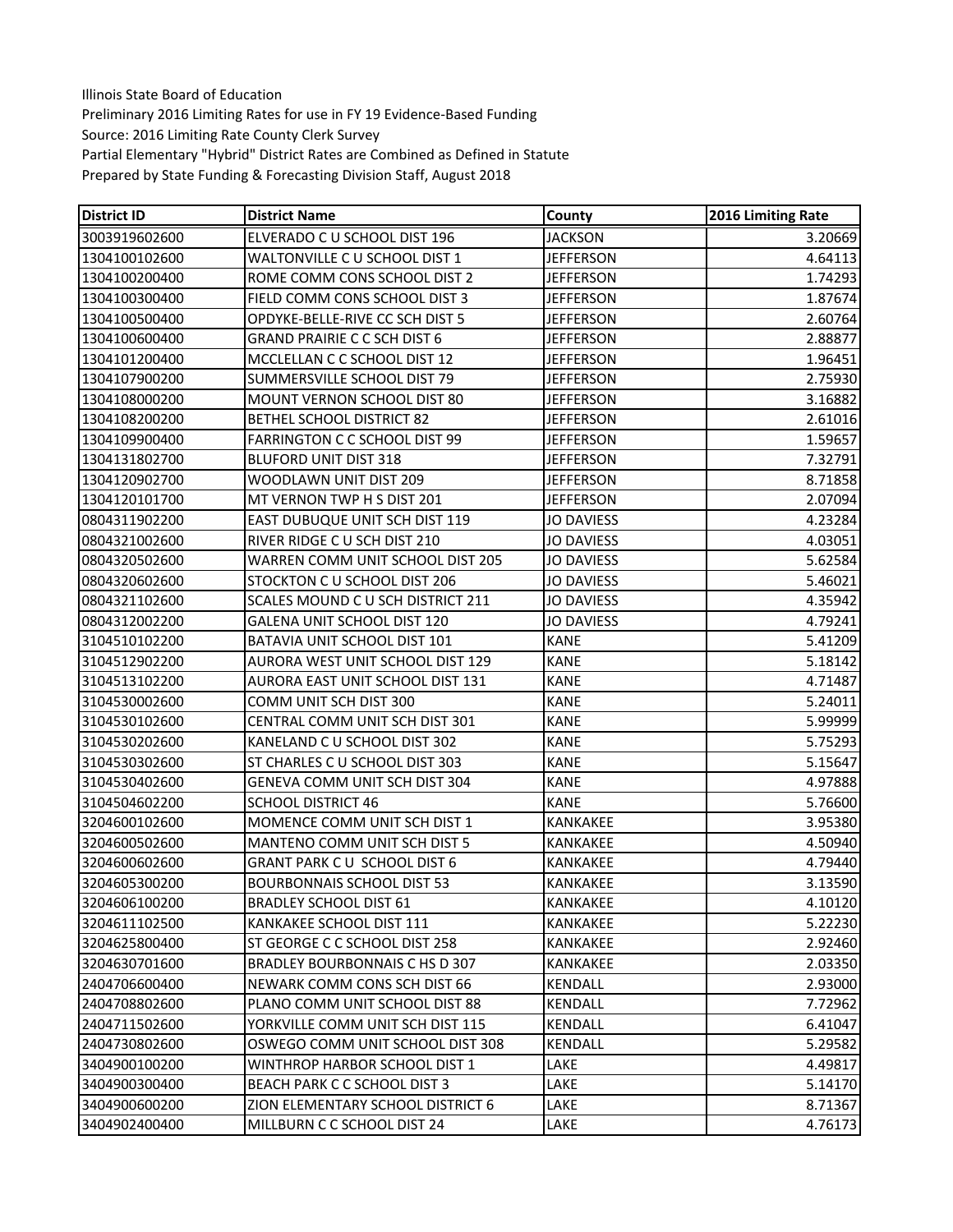| District ID   | <b>District Name</b>                    | County            | 2016 Limiting Rate |
|---------------|-----------------------------------------|-------------------|--------------------|
| 3404903300200 | <b>EMMONS SCHOOL DISTRICT 33</b>        | LAKE              | 3.78116            |
| 3404903400400 | ANTIOCH C C SCHOOL DISTRICT 34          | LAKE              | 4.78170            |
| 3404903600200 | <b>GRASS LAKE SCHOOL DIST 36</b>        | LAKE              | 5.16578            |
| 3404903700200 | <b>GAVIN SCHOOL DIST 37</b>             | LAKE              | 3.48106            |
| 3404903800200 | <b>BIG HOLLOW SCHOOL DIST 38</b>        | LAKE              | 3.04455            |
| 3404904100400 | LAKE VILLA C C SCHOOL DIST 41           | LAKE              | 3.62855            |
| 3404904600400 | <b>GRAYSLAKE C C SCHOOL DISTRICT 46</b> | LAKE              | 4.43673            |
| 3404905000400 | WOODLAND C C SCHOOL DIST 50             | LAKE              | 4.01530            |
| 3404905600200 | <b>GURNEE SCHOOL DIST 56</b>            | LAKE              | 4.17363            |
| 3404906002600 | WAUKEGAN C U SCHOOL DIST 60             | LAKE              | 7.89411            |
| 3404906500200 | LAKE BLUFF ELEM SCHOOL DIST 65          | LAKE              | 2.28271            |
| 3404906700500 | LAKE FOREST SCHOOL DIST 67              | LAKE              | 1.34944            |
| 3404906800200 | OAK GROVE SCHOOL DIST 68                | LAKE              | 2.65199            |
| 3404907000200 | LIBERTYVILLE SCHOOL DIST 70             | LAKE              | 2.79873            |
| 3404907200200 | RONDOUT SCHOOL DIST 72                  | LAKE              | 1.56285            |
| 3404907300400 | HAWTHORN C C SCHOOL DIST 73             | LAKE              | 3.28829            |
| 3404907500200 | MUNDELEIN ELEM SCHOOL DIST 75           | LAKE              | 4.44275            |
| 3404907600200 | DIAMOND LAKE SCHOOL DIST 76             | LAKE              | 4.33505            |
| 3404907900200 | <b>FREMONT SCHOOL DIST 79</b>           | LAKE              | 2.91373            |
| 3404909502600 | LAKE ZURICH C U SCH DIST 95             | LAKE              | 4.51665            |
| 3404909600400 | KILDEER COUNTRYSIDE C C S DIST 96       | LAKE              | 3.68952            |
| 3404910200400 | <b>APTAKISIC-TRIPP C C S DIST 102</b>   | LAKE              | 3.50407            |
| 3404910300200 | LINCOLNSHIRE-PRAIRIEVIEW S D 103        | LAKE              | 2.83832            |
| 3404910600200 | <b>BANNOCKBURN SCHOOL DIST 106</b>      | LAKE              | 3.03688            |
| 3404910900200 | DEERFIELD SCHOOL DIST 109               | LAKE              | 3.00242            |
| 3404911200200 | <b>NORTH SHORE SD 112</b>               | LAKE              | 2.86153            |
| 3404911301700 | TOWNSHIP HIGH SCHOOL DIST 113           | LAKE              | 2.03076            |
| 3404911400200 | FOX LAKE GRADE SCHOOL DIST 114          | LAKE              | 3.21424            |
| 3404911501600 | LAKE FOREST COMM H S DISTRICT 115       | LAKE              | 1.19369            |
| 3404911602600 | ROUND LAKE AREA SCHS - DIST 116         | LAKE              | 7.96122            |
| 3404911701600 | ANTIOCH COMM HIGH SCH DIST 117          | LAKE              | 3.19561            |
| 3404911802600 | WAUCONDA COMM UNIT S DIST 118           | LAKE              | 5.57434            |
| 3404912001300 | MUNDELEIN CONS HIGH SCH DIST 120        | LAKE              | 2.35956            |
| 3404912101700 | WARREN TWP HIGH SCH DIST 121            | LAKE              | 2.05031            |
| 3404912401600 | <b>GRANT COMM H S DISTRICT 124</b>      | LAKE              | 2.60584            |
| 3404912501300 | ADLAI E STEVENSON DIST 125              | LAKE              | 2.75040            |
| 3404912601700 | ZION-BENTON TWP H S DIST 126            | LAKE              | 4.79786            |
| 3404912701600 | GRAYSLAKE COMM HIGH SCH DIST 127        | LAKE              | 3.90285            |
| 3404912801600 | LIBERTYVILLE COMM H SCH DIST 128        | LAKE              | 2.52412            |
| 3404918702600 | NORTH CHICAGO SCHOOL DIST 187           | LAKE              | 8.55632            |
| 3404922002600 | BARRINGTON C U SCHOOL DIST 220          | LAKE              | 2.90600            |
| 4705222000200 | STEWARD ELEM SCHOOL DIST 220            | LEE               | 2.93160            |
| 4705227202600 | AMBOY COMM UNIT SCHOOL DIST 272         | <b>LEE</b>        | 4.89430            |
| 4705227102600 | PAW PAW CUSD 271                        | <b>LEE</b>        | 5.15250            |
| 1705300502600 | WOODLAND CUS DIST 5                     | <b>LIVINGSTON</b> | 6.69995            |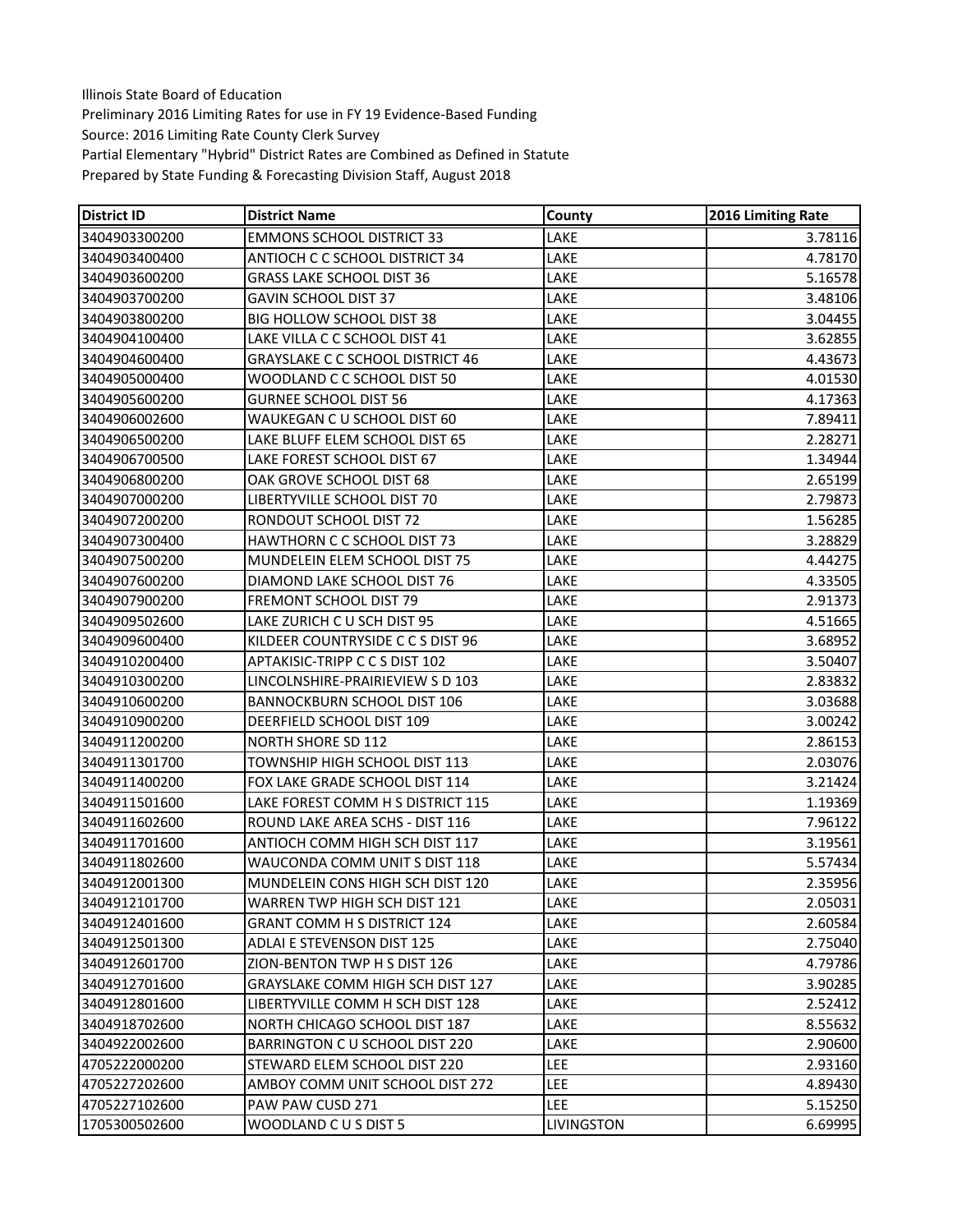| <b>District ID</b> | <b>District Name</b>                   | County           | 2016 Limiting Rate |
|--------------------|----------------------------------------|------------------|--------------------|
| 1705309001700      | PONTIAC TWP H S DIST 90                | LIVINGSTON       | 2.48403            |
| 1705342500400      | ROOKS CREEK C C SCH DIST 425           | LIVINGSTON       | 3.71257            |
| 1705342600400      | CORNELL C C SCH DIST 426               | LIVINGSTON       | 4.76242            |
| 1705342900400      | PONTIAC C C SCHOOL DIST 429            | LIVINGSTON       | 3.44418            |
| 1705343500400      | <b>ODELL COMM CONS SCHOOL DIST 435</b> | LIVINGSTON       | 3.59180            |
| 1705343800400      | SAUNEMIN C CONSOL SCH DIST 438         | LIVINGSTON       | 4.12646            |
| 1705402102600      | HARTSBURG EMDEN CUS DIST 21            | LOGAN            | 4.95358            |
| 1705402700200      | LINCOLN ELEM SCHOOL DIST 27            | LOGAN            | 3.29785            |
| 1705409200400      | WEST LINCOLN-BROADWELL E S D #92       | LOGAN            | 1.96294            |
| 4005600102600      | CARLINVILLE C U SCHOOL DIST 1          | <b>MACOUPIN</b>  | 3.18607            |
| 4005600202600      | NORTHWESTERN CU SCH DIST 2             | <b>MACOUPIN</b>  | 4.25368            |
| 4005600602600      | STAUNTON COMM UNIT SCH DIST 6          | MACOUPIN         | 3.04976            |
| 4005600702600      | GILLESPIE COMM UNIT SCH DIST 7         | <b>MACOUPIN</b>  | 2.97706            |
| 4005600802600      | BUNKER HILL C U SCHOOL DIST 8          | <b>MACOUPIN</b>  | 3.70560            |
| 1305800100300      | RACCOON CONS SCHOOL DIST 1             | <b>MARION</b>    | 2.20346            |
| 1305800200300      | KELL CONSOLIDATED SCHOOL DIST 2        | <b>MARION</b>    | 3.14562            |
| 1305800700400      | <b>IUKA COMM CONS SCHOOL DIST 7</b>    | <b>MARION</b>    | 2.76260            |
| 1305801000400      | SELMAVILLE C C SCH DIST 10             | <b>MARION</b>    | 2.69515            |
| 1305811100200      | SALEM SCHOOL DIST 111                  | <b>MARION</b>    | 2.36015            |
| 1305813300200      | CENTRAL CITY SCHOOL DIST 133           | <b>MARION</b>    | 1.80104            |
| 1305860001600      | SALEM COMM H S DIST 600                | <b>MARION</b>    | 1.88867            |
| 1305872202600      | <b>ODIN PS DISTRICT 722</b>            | <b>MARION</b>    | 4.64351            |
| 2106100102600      | <b>MASSAC UNIT DISTRICT #1</b>         | MASSAC           | 4.72280            |
| 2106103802600      | JOPPA-MAPLE GROVE UNIT DIST 38         | MASSAC           | 4.41863            |
| 2606218502600      | MACOMB COMM UNIT SCH DIST 185          | <b>MCDONOUGH</b> | 5.12711            |
| 4406300200300      | NIPPERSINK SCHOOL DISTRICT 2           | <b>MCHENRY</b>   | 3.88703            |
| 4406300300300      | FOX RIVER GROVE CONS S D 3             | <b>MCHENRY</b>   | 5.44668            |
| 4406301202600      | JOHNSBURG C U SCHOOL DIST 12           | <b>MCHENRY</b>   | 5.50411            |
| 4406301500400      | MCHENRY C C SCHOOL DIST 15             | <b>MCHENRY</b>   | 5.18404            |
| 4406301800400      | RILEY C C SCHOOL DIST 18               | <b>MCHENRY</b>   | 3.74512            |
| 4406301902400      | ALDEN HEBRON SCHOOL DIST 19            | <b>MCHENRY</b>   | 5.43311            |
| 4406302600400      | CARY C C SCHOOL DIST 26                | <b>MCHENRY</b>   | 3.69430            |
| 4406303600200      | HARRISON SCHOOL DISTRICT 36            | <b>MCHENRY</b>   | 7.06972            |
| 4406304600300      | PRAIRIE GROVE C SCH DIST 46            | <b>MCHENRY</b>   | 4.64848            |
| 4406304700400      | CRYSTAL LAKE C C SCH DIST 47           | <b>MCHENRY</b>   | 4.16164            |
| 4406305002600      | HARVARD C U SCHOOL DIST 50             | <b>MCHENRY</b>   | 6.15126            |
| 4406315401600      | MARENGO COMM HS DIST 154               | <b>MCHENRY</b>   | 2.44438            |
| 4406315501600      | <b>COMMUNITY HIGH SCHOOL DIST 155</b>  | <b>MCHENRY</b>   | 2.77493            |
| 4406315601600      | MCHENRY COMM H S DIST 156              | <b>MCHENRY</b>   | 2.34828            |
| 4406315701600      | RICHMOND-BURTON COMM H SC D 157        | <b>MCHENRY</b>   | 3.07218            |
| 4406315802200      | HUNTLEY CONS SCHOOL DIST 158           | <b>MCHENRY</b>   | 4.90574            |
| 4406316500300      | MARENGO-UNION ELEM CONS DIST 165       | <b>MCHENRY</b>   | 3.21060            |
| 4406320002600      | WOODSTOCK C U SCHOOL DIST 200          | <b>MCHENRY</b>   | 6.59367            |
| 5106521302600      | ATHENS COMM UNIT SCH DIST 213          | MENARD           | 3.88220            |
| 5106520002600      | GREENVIEW C U SCH DIST 200             | MENARD           | 4.69260            |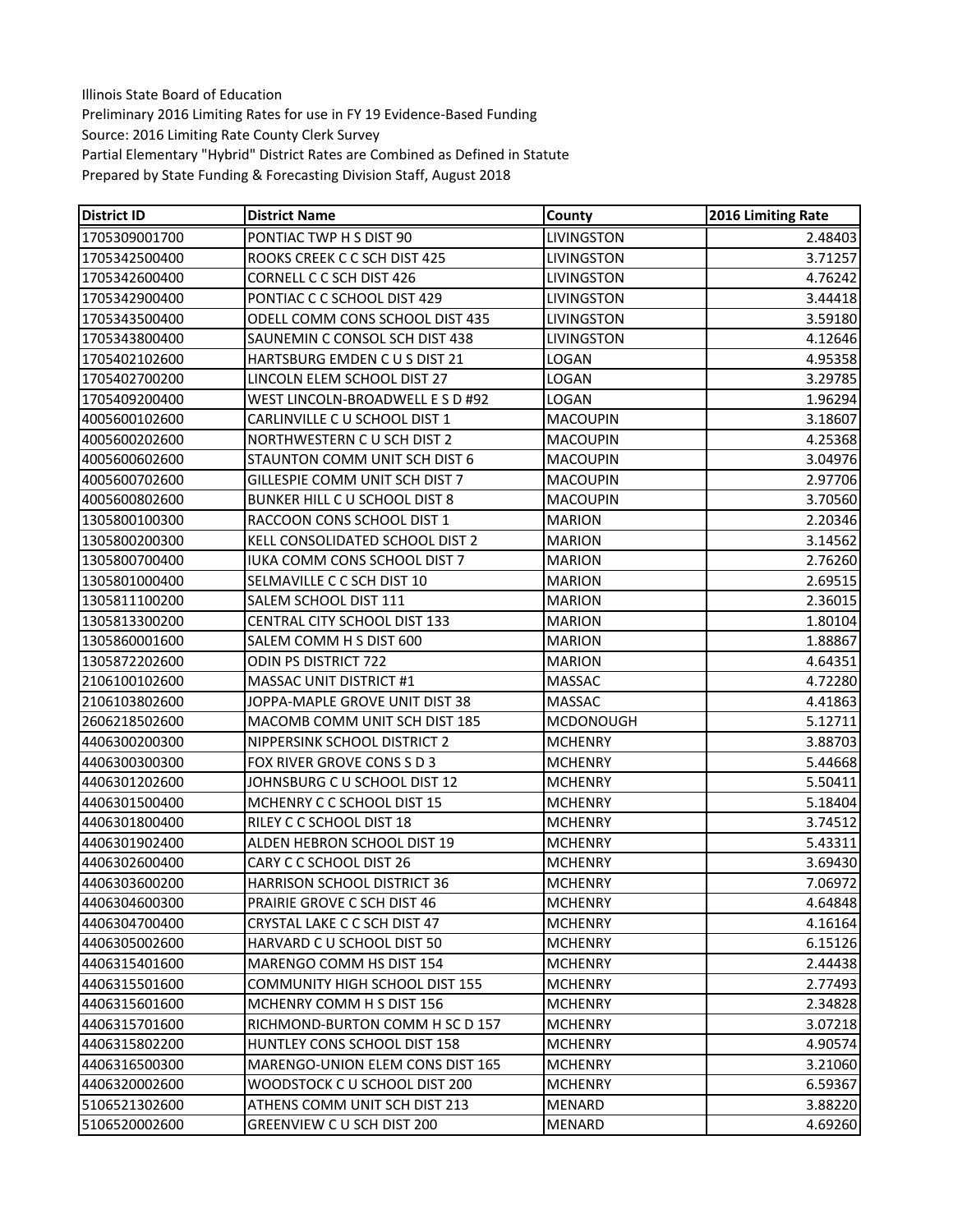| <b>District ID</b> | <b>District Name</b>                  | County            | 2016 Limiting Rate |
|--------------------|---------------------------------------|-------------------|--------------------|
| 4506700302600      | VALMEYER COMM UNIT SCH DIST 3         | <b>MONROE</b>     | 3.91433            |
| 0106900102600      | FRANKLIN C U SCHOOL DISTRICT 1        | <b>MORGAN</b>     | 4.57444            |
| 0106900602600      | WAVERLY C U SCHOOL DIST 6             | <b>MORGAN</b>     | 4.73695            |
| 0106911702200      | JACKSONVILLE SCHOOL DIST 117          | <b>MORGAN</b>     | 4.75215            |
| 4507912201900      | CHESTER N H SCHOOL DIST 122           | RANDOLPH          | 0.88953            |
| 4507913400400      | PRAIRIE DU ROCHER C C S D 134         | RANDOLPH          | 2.91125            |
| 4507913802600      | STEELEVILLE C U SCH DIST 138          | RANDOLPH          | 3.52841            |
| 4507913902600      | CHESTER COMM UNIT SCH DIST 139        | RANDOLPH          | 3.05421            |
| 4507914002600      | SPARTA C U SCHOOL DIST 140            | <b>RANDOLPH</b>   | 3.88696            |
| 5108400102600      | TRI CITY COMM UNIT SCH DIST 1         | SANGAMON          | 3.88698            |
| 51084003A2600      | ROCHESTER COMM UNIT SCH DIST 3A       | SANGAMON          | 3.53644            |
| 5108400502600      | BALL CHATHAM C U SCHOOL DIST 5        | SANGAMON          | 3.71502            |
| 5108400802600      | PLEASANT PLAINS C U SCHOOL DIST 8     | SANGAMON          | 4.77603            |
| 5108401002600      | AUBURN COMM UNIT SCHOOL DIST 10       | SANGAMON          | 3.67931            |
| 5108401402600      | RIVERTON C U SCHOOL DIST 14           | SANGAMON          | 3.68225            |
| 5108401502600      | WILLIAMSVILLE C U SCHOOL DIST 15      | SANGAMON          | 3.57069            |
| 5108401602600      | <b>COMMUNITY UNIT SCHOOL DIST 16</b>  | SANGAMON          | 3.79330            |
| 5108418602500      | SPRINGFIELD SCHOOL DISTRICT 186       | SANGAMON          | 4.78958            |
| 1108700402600      | SHELBYVILLE C U SCHOOL DIST 4         | <b>SHELBY</b>     | 4.04955            |
| 1108700102600      | WINDSOR COMM UNIT SCH DIST 1          | <b>SHELBY</b>     | 3.47794            |
| 0808914502200      | FREEPORT SCHOOL DIST 145              | <b>STEPHENSON</b> | 6.99872            |
| 0808920002600      | PEARL CITY C U SCH DIST 200           | <b>STEPHENSON</b> | 4.76853            |
| 0808920102600      | DAKOTA COMM UNIT SCH DIST 201         | <b>STEPHENSON</b> | 4.82022            |
| 0808920202600      | LENA WINSLOW C U SCH DIST 202         | <b>STEPHENSON</b> | 4.63754            |
| 0808920302600      | ORANGEVILLE C U SCHOOL DIST 203       | <b>STEPHENSON</b> | 5.10480            |
| 5309005000200      | <b>DISTRICT 50 SCHOOLS</b>            | <b>TAZEWELL</b>   | 2.98022            |
| 5309005100200      | <b>CENTRAL SCHOOL DISTRICT 51</b>     | <b>TAZEWELL</b>   | 2.45142            |
| 5309005200200      | <b>WASHINGTON SCHOOL DIST 52</b>      | TAZEWELL          | 2.46039            |
| 5309007600200      | CREVE COEUR SCHOOL DISTRICT 76        | TAZEWELL          | 2.44368            |
| 5309008500200      | ROBEIN SCHOOL DISTRICT 85             | <b>TAZEWELL</b>   | 4.29907            |
| 5309008600200      | <b>EAST PEORIA SCHOOL DISTRICT 86</b> | TAZEWELL          | 3.10141            |
| 5309009800200      | RANKIN COMMUNITY SCHOOL DIST 98       | <b>TAZEWELL</b>   | 3.42234            |
| 5309010200200      | N PEKIN & MARQUETTE HGHT S D 102      | <b>TAZEWELL</b>   | 2.56586            |
| 5309010800200      | PEKIN PUBLIC SCHOOL DIST 108          | <b>TAZEWELL</b>   | 3.11063            |
| 5309013700200      | SOUTH PEKIN SCHOOL DIST 137           | TAZEWELL          | 2.44859            |
| 5309030301600      | PEKIN COMM H S DIST 303               | TAZEWELL          | 1.92089            |
| 5309030801600      | WASHINGTON COMM H S DIST 308          | <b>TAZEWELL</b>   | 2.39735            |
| 5309030901600      | EAST PEORIA COMM H S DIST 309         | TAZEWELL          | 1.98543            |
| 5309060600400      | SPRING LAKE C C SCH DIST 606          | <b>TAZEWELL</b>   | 3.70000            |
| 5309070202600      | TREMONT COMM UNIT DIST 702            | TAZEWELL          | 4.10053            |
| 5309070302600      | DELAVAN COMM UNIT DIST 703            | <b>TAZEWELL</b>   | 4.92935            |
| 5309070902600      | MORTON C U SCHOOL DISTRICT 709        | <b>TAZEWELL</b>   | 4.82328            |
| 3009101600400      | LICK CREEK C C SCH DISTRICT 16        | UNION             | 1.79166            |
| 3009101702200      | <b>COBDEN SCH UNIT DIST 17</b>        | <b>UNION</b>      | 3.39586            |
| 3009103700400      | ANNA C C SCH DIST 37                  | <b>UNION</b>      | 2.25119            |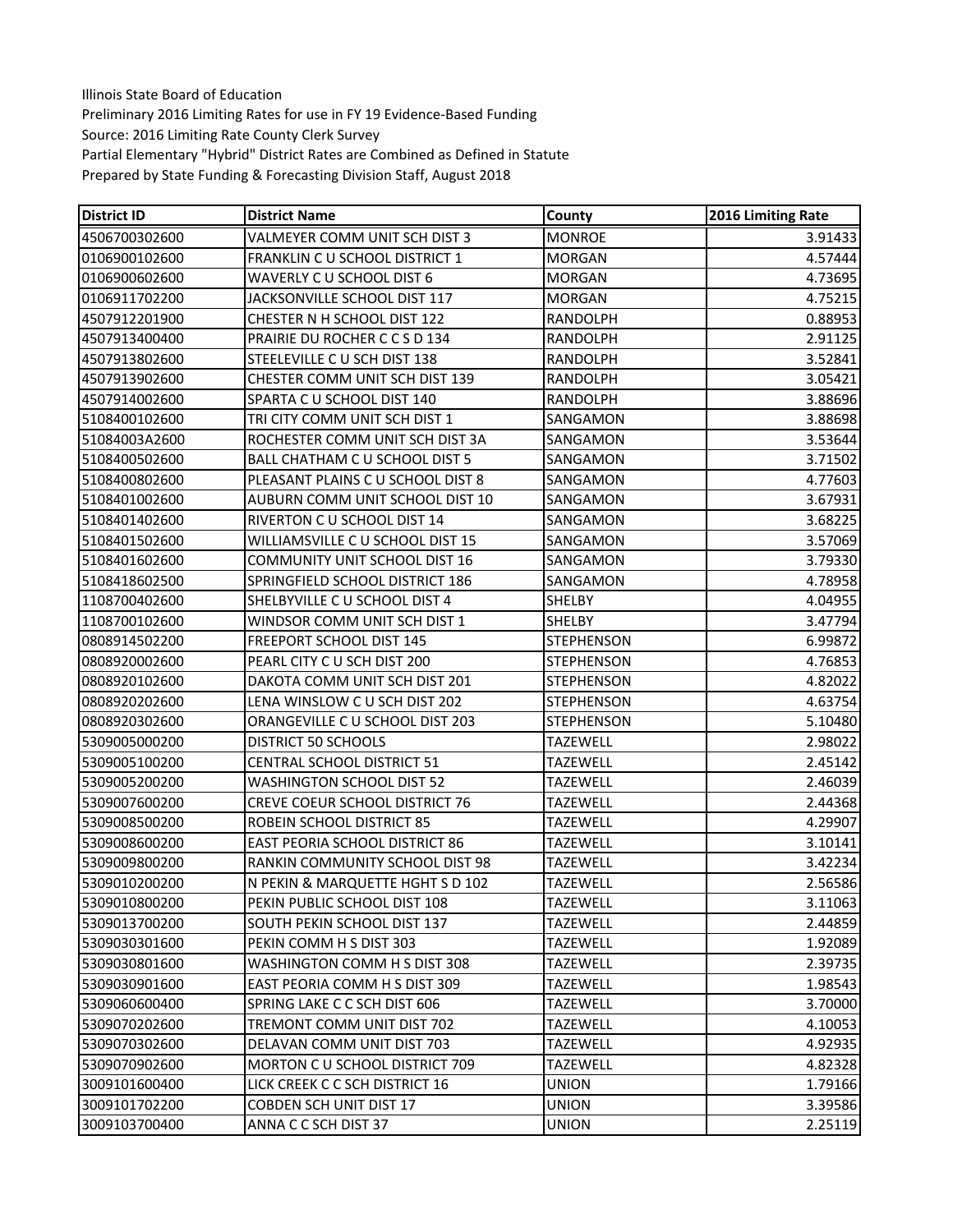| <b>District ID</b> | <b>District Name</b>                | County            | 2016 Limiting Rate |
|--------------------|-------------------------------------|-------------------|--------------------|
| 3009106602200      | DONGOLA SCH UNIT DIST 66            | <b>UNION</b>      | 4.92394            |
| 1309501002600      | WEST WASHINGTON CO C U DIST 10      | <b>WASHINGTON</b> | 3.65128            |
| 1309501100400      | IRVINGTON C C SCH DISTRICT 11       | WASHINGTON        | 3.14061            |
| 1309504900400      | NASHVILLE C C SCH DISTRICT 49       | <b>WASHINGTON</b> | 2.87300            |
| 5609901700200      | <b>CHANNAHON SCHOOL DISTRICT 17</b> | WILL              | 2.70810            |
| 56099030C0400      | TROY COMM CONS SCH DIST 30C         | WILL              | 3.59540            |
| 56099033C0400      | HOMER COMM CONS SCH DIST 33C        | WILL              | 4.09590            |
| 56099070C0400      | LARAWAY C C SCHOOL DIST 70C         | WILL              | 2.68970            |
| 5609908100200      | UNION SCHOOL DIST 81                | WILL              | 2.89020            |
| 5609908400200      | ROCKDALE SCHOOL DISTRICT 84         | WILL              | 1.37910            |
| 5609908600500      | JOLIET SCHOOL DIST 86               | WILL              | 3.54940            |
| 5609908800200      | <b>CHANEY-MONGE SCH DISTRICT 88</b> | WILL              | 3.12460            |
| 56099088A0200      | RICHLAND SCHOOL DIST 88A            | WILL              | 2.70490            |
| 5609908900200      | <b>FAIRMONT SCHOOL DISTRICT 89</b>  | WILL              | 5.04210            |
| 5609909000200      | TAFT SCHOOL DISTRICT 90             | <b>WILL</b>       | 2.99420            |
| 5609909100200      | LOCKPORT SCHOOL DIST 91             | WILL              | 3.63580            |
| 5609909200200      | WILL COUNTY SCHOOL DISTRICT 92      | WILL              | 3.07270            |
| 5609911400200      | MANHATTAN SCHOOL DIST 114           | WILL              | 4.11070            |
| 5609912200200      | NEW LENOX SCHOOL DIST 122           | WILL              | 3.29300            |
| 56099157C0400      | <b>FRANKFORT C C SCH DIST 157C</b>  | <b>WILL</b>       | 3.51640            |
| 5609915900200      | MOKENA SCHOOL DIST 159              | WILL              | 2.51220            |
| 5609916100200      | SUMMIT HILL SCHOOL DIST 161         | WILL              | 3.42260            |
| 56099200U2600      | BEECHER C U SCH DIST 200U           | WILL              | 5.73240            |
| 56099201U2600      | CRETE MONEE C U SCHOOL DIST 201U    | WILL              | 6.62100            |
| 5609920202200      | PLAINFIELD SCHOOL DIST 202          | WILL              | 4.87590            |
| 5609920300400      | ELWOOD C C SCH DIST 203             | WILL              | 2.74150            |
| 5609920401700      | JOLIET TWP HS DIST 204              | WILL              | 2.41480            |
| 5609920501700      | LOCKPORT TWP HS DIST 205            | WILL              | 1.96210            |
| 56099207U2600      | PEOTONE C U SCH DIST 207U           | WILL              | 3.11890            |
| 56099209U2600      | WILMINGTON CU SCH DIST 209U         | WILL              | 3.44230            |
| 5609921001600      | LINCOLN WAY COMM H S DIST 210       | WILL              | 1.70160            |
| 56099255U2600      | REED CUSTER C U SCH DIST 255U       | WILL              | 3.90380            |
| 56099365U2600      | VALLEY VIEW CUSD #365U              | WILL              | 6.02650            |
| 2110000102600      | JOHNSTON CITY C U SCH DIST 1        | WILLIAMSON        | 3.62424            |
| 2110000202600      | <b>MARION COMM UNIT SCH DIST 2</b>  | WILLIAMSON        | 3.81955            |
| 2110000302600      | CRAB ORCHARD C U SCH DIST 3         | WILLIAMSON        | 3.91743            |
| 2110000402600      | <b>HERRIN C U SCH DIST 4</b>        | WILLIAMSON        | 3.50781            |
| 2110000502600      | <b>CARTERVILLE C U SCH DIST 5</b>   | WILLIAMSON        | 3.36772            |
| 0410112202200      | HARLEM UNIT DIST 122                | WINNEBAGO         | 7.14600            |
| 0410113100400      | KINNIKINNICK C C SCH DIST 131       | <b>WINNEBAGO</b>  | 3.94380            |
| 0410113300400      | PRAIRIE HILL C C SCH DIST 133       | <b>WINNEBAGO</b>  | 3.36220            |
| 0410113400400      | SHIRLAND C C SCHOOL DIST 134        | WINNEBAGO         | 4.04890            |
| 0410114000400      | ROCKTON SCH DIST 140                | WINNEBAGO         | 3.68010            |
| 0410120502500      | ROCKFORD SCHOOL DIST 205            | WINNEBAGO         | 7.34340            |
| 0410120701600      | HONONEGAH COMM H S DIST 207         | WINNEBAGO         | 2.43490            |